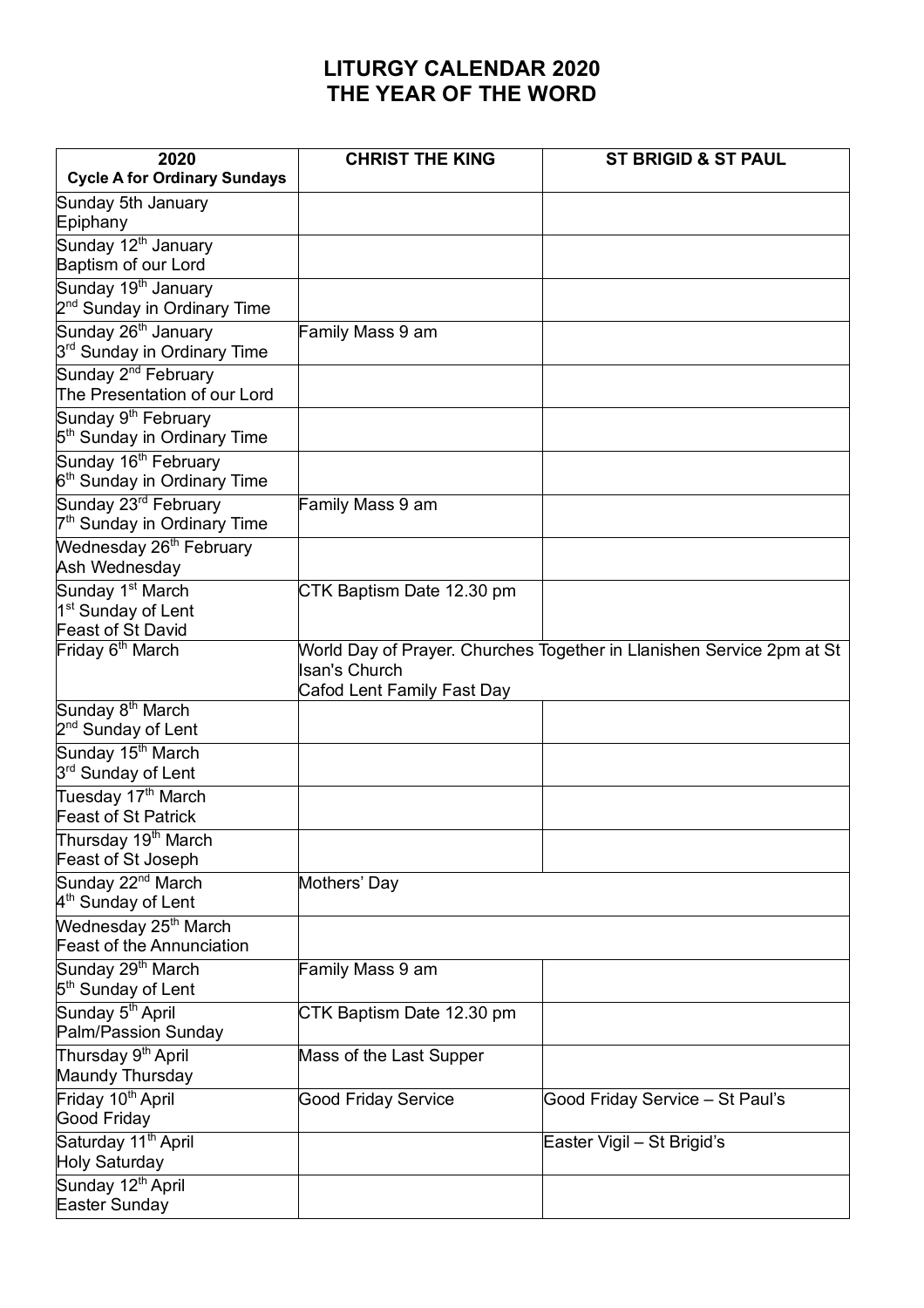| 2020                                                                | <b>CHRIST THE KING</b>                                  | <b>ST BRIGID &amp; ST PAUL</b> |
|---------------------------------------------------------------------|---------------------------------------------------------|--------------------------------|
| <b>Cycle A for Ordinary Sundays</b>                                 |                                                         |                                |
| Sunday 19 <sup>th</sup> April                                       |                                                         |                                |
| 2 <sup>nd</sup> Sunday of Easter                                    |                                                         |                                |
| Sunday 26 <sup>th</sup> April                                       | Family Mass 9 am                                        |                                |
| 3 <sup>rd</sup> Sunday of Easter                                    |                                                         |                                |
| Sunday 3 <sup>rd</sup> May                                          | CTK Baptism Date 12.30 pm                               |                                |
| 4 <sup>th</sup> Sunday of Easter                                    |                                                         |                                |
| Sunday 10 <sup>th</sup> May                                         | <b>Christian Aid United Service 6</b>                   |                                |
| 5 <sup>th</sup> Sunday of Easter                                    | pm in Christ the King.                                  |                                |
|                                                                     | Cartref Service 3 pm                                    |                                |
| Sunday 17 <sup>th</sup> May                                         |                                                         |                                |
| 6 <sup>th</sup> Sunday of Easter                                    |                                                         |                                |
| Thursday 21 <sup>st</sup> May                                       |                                                         |                                |
| Ascension of the Lord                                               |                                                         |                                |
| Sunday 24 <sup>th</sup> May                                         |                                                         |                                |
| 7 <sup>th</sup> Sunday of Easter                                    |                                                         |                                |
| Sunday 31 <sup>st</sup> May                                         | Family Mass 9 am<br>Celebration of the Year of the Word |                                |
| Pentecost                                                           |                                                         |                                |
| Sunday 7 <sup>th</sup> June                                         | CTK Baptism Date 12.30 pm                               |                                |
| The Most Holy Trinity                                               |                                                         |                                |
| Sunday 14 <sup>th</sup> June                                        |                                                         |                                |
| The Most Holy Body & Blood                                          |                                                         |                                |
| Friday 19 <sup>th</sup> June                                        |                                                         |                                |
| Most Sacred Heart of Jesus                                          |                                                         |                                |
| Sunday 21 <sup>st</sup> June                                        | <b>Father's Day</b>                                     |                                |
| 12 <sup>th</sup> Sunday in Ordinary Time                            |                                                         |                                |
| Wednesday 24 <sup>th</sup> June<br>The Nativity of John the Baptist |                                                         |                                |
| Sunday 28 <sup>th</sup> June                                        | Family Mass 9 am                                        |                                |
| Feast of Ss Peter and Paul                                          |                                                         |                                |
| Sunday 5 <sup>th</sup> July                                         | CTK Baptism Date 12.30 pm                               |                                |
| 14 <sup>th</sup> Sunday in Ordinary Time                            |                                                         |                                |
| Sunday 12 <sup>th</sup> July                                        |                                                         |                                |
| 15 <sup>th</sup> Sunday in Ordinary Time                            |                                                         |                                |
| Sunday 19 <sup>th</sup> July                                        |                                                         |                                |
| 16 <sup>th</sup> Sunday in Ordinary Time                            |                                                         |                                |
| Sunday 26 <sup>th</sup> July                                        | Family Mass 9 am                                        |                                |
| 17 <sup>th</sup> Sunday in Ordinary Time                            |                                                         |                                |
| Sunday 2 <sup>nd</sup> August                                       | CTK Baptism Date 12.30 pm                               |                                |
| 18 <sup>th</sup> Sunday in Ordinary Time                            |                                                         |                                |
| Thursday 6 <sup>th</sup> August                                     |                                                         |                                |
| The Transfiguration of the Lord                                     |                                                         |                                |
| Sunday 9 <sup>th</sup> August                                       | Service at Cartref 3 pm                                 |                                |
| 19 <sup>th</sup> Sunday in Ordinary Time                            |                                                         |                                |
| Sunday 16 <sup>th</sup> August                                      |                                                         |                                |
| The Assumption of the Blessed                                       |                                                         |                                |
| Virgin Mary                                                         |                                                         |                                |
| Sunday 23 <sup>rd</sup> August                                      |                                                         |                                |
| 21 <sup>st</sup> Sunday in Ordinary Time                            |                                                         |                                |
| Sunday 30 <sup>th</sup> August                                      | <b>NO FAMILY MASS</b>                                   |                                |
| 22 <sup>nd</sup> Sunday in Ordinary Time                            |                                                         |                                |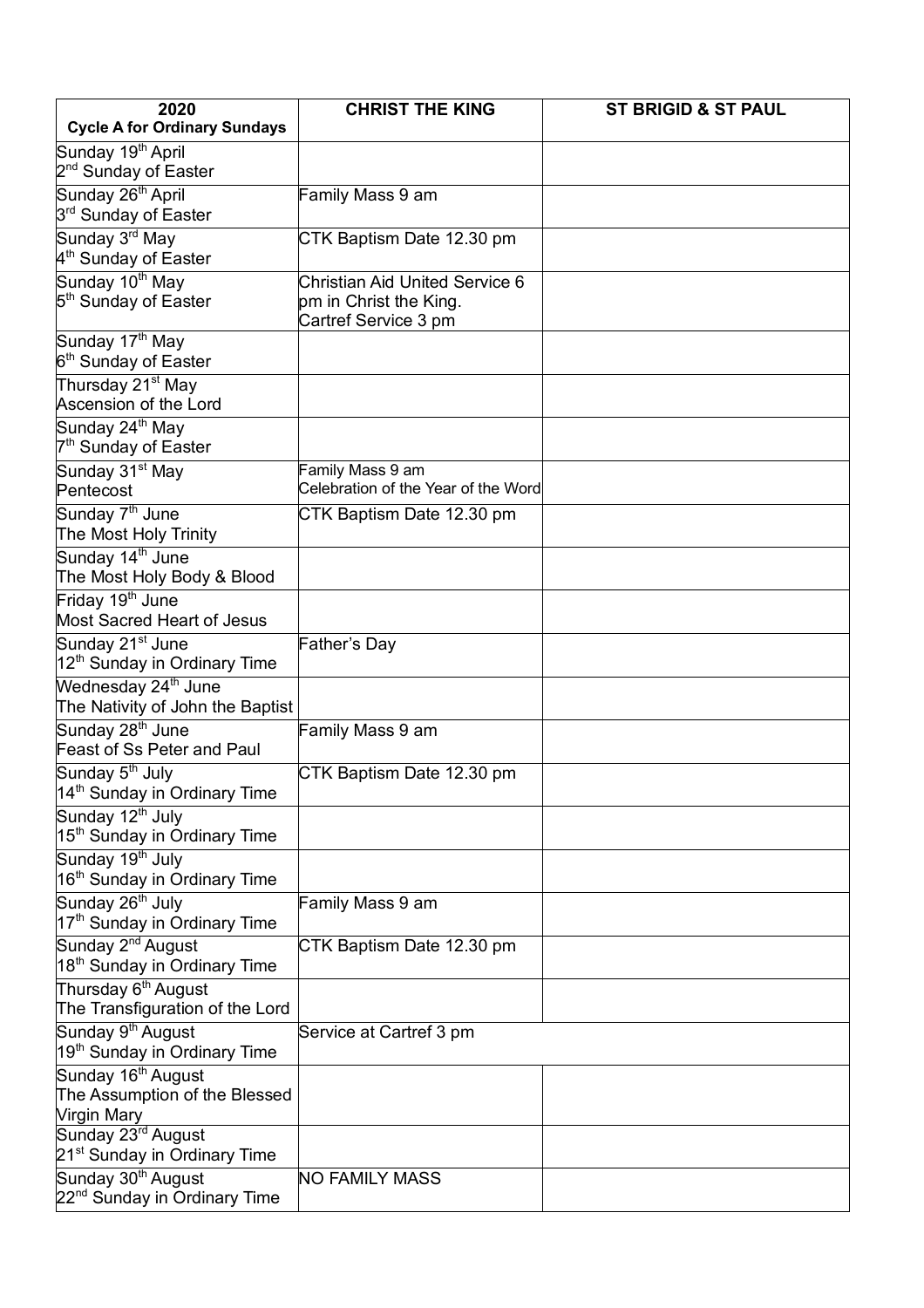| 2020                                                          | <b>CHRIST THE KING</b>                        | <b>ST BRIGID &amp; ST PAUL</b> |
|---------------------------------------------------------------|-----------------------------------------------|--------------------------------|
| <b>Cycle A for Ordinary Sundays</b>                           |                                               |                                |
| Sunday 6 <sup>th</sup> September                              | CTK Baptism Date 12.30 pm                     |                                |
| 23 <sup>rd</sup> Sunday in Ordinary Time                      |                                               |                                |
| Sunday 13 <sup>th</sup> September                             |                                               |                                |
| 24 <sup>th</sup> Sunday in Ordinary Time                      |                                               |                                |
| Monday 14 <sup>th</sup> September                             |                                               |                                |
| <b>Exultation of the Cross</b>                                |                                               |                                |
| Sunday 20 <sup>th</sup> September                             |                                               |                                |
| 25 <sup>th</sup> Sunday in Ordinary Time                      |                                               |                                |
| Sunday 27 <sup>th</sup> September                             | Family Mass 9 am                              |                                |
| 26 <sup>th</sup> Sunday in Ordinary Time                      |                                               |                                |
| Friday 2 <sup>nd</sup> October                                |                                               |                                |
| Cafod Family Fast Day                                         |                                               |                                |
| Sunday 4 <sup>th</sup> October                                | CTK Baptism Date 12.30 pm                     |                                |
| 27 <sup>th</sup> Sunday in Ordinary Time                      |                                               |                                |
| Sunday 11 <sup>th</sup> October                               |                                               |                                |
| 28 <sup>th</sup> Sunday in Ordinary Time                      |                                               |                                |
| Sunday 18 <sup>th</sup> October                               |                                               |                                |
| 29 <sup>th</sup> Sunday in Ordinary Time                      |                                               |                                |
| Sunday 25 <sup>th</sup> October                               | Family Mass 9 am                              |                                |
| 30 <sup>th</sup> Sunday in Ordinary Time                      |                                               |                                |
| Sunday 1 <sup>st</sup> November<br><b>Feast of All Saints</b> | CTK Baptism Date 12.30 pm                     |                                |
|                                                               |                                               |                                |
| Monday 2 <sup>nd</sup> November<br><b>Feast of All Souls</b>  |                                               |                                |
| Saturday 7 <sup>th</sup> November                             |                                               | 3-Churches Mass of Memories St |
|                                                               |                                               | Brigid's 10 am                 |
| Sunday 8 <sup>th</sup> November                               | Service at Cartref (Remembrance Service) 3 pm |                                |
| 32 <sup>nd</sup> Sunday in Ordinary Time                      |                                               |                                |
| Sunday 15 <sup>th</sup> November                              |                                               |                                |
| 33 <sup>rd</sup> Sunday in Ordinary Time                      |                                               |                                |
| Sunday 22 <sup>nd</sup> November                              |                                               |                                |
| Feast of Christ the King                                      |                                               |                                |
| Sunday 29 <sup>th</sup> November                              | Family Mass 9 am                              |                                |
| 1 <sup>st</sup> Sunday of Advent                              |                                               |                                |
| Sunday 6 <sup>th</sup> December                               | CTK Baptism Date 12.30 pm                     |                                |
| 2 <sup>nd</sup> Sunday of Advent                              |                                               |                                |
| Tuesday 8 <sup>th</sup> December                              |                                               |                                |
| Feast of the Immaculate                                       |                                               |                                |
| Conception                                                    |                                               |                                |
| Sunday 13 <sup>th</sup> December                              |                                               |                                |
| 3 <sup>rd</sup> Sunday of Advent                              |                                               |                                |
| Sunday 20 <sup>th</sup> December                              |                                               |                                |
| 4 <sup>th</sup> Sunday of Advent                              |                                               |                                |
| Thursday 24 <sup>th</sup> December                            | Christmas Vigil Masses TBC                    |                                |
| Friday 25 <sup>th</sup> December                              | <b>Christmas Day Masses TBC</b>               |                                |
| The Nativity of the Lord                                      |                                               |                                |
| Saturday 26 <sup>th</sup> December                            |                                               |                                |
| St Stephen the First Martyr                                   |                                               |                                |
| Sunday 27 <sup>th</sup> December                              |                                               |                                |
| Feast of the Holy Family                                      |                                               |                                |